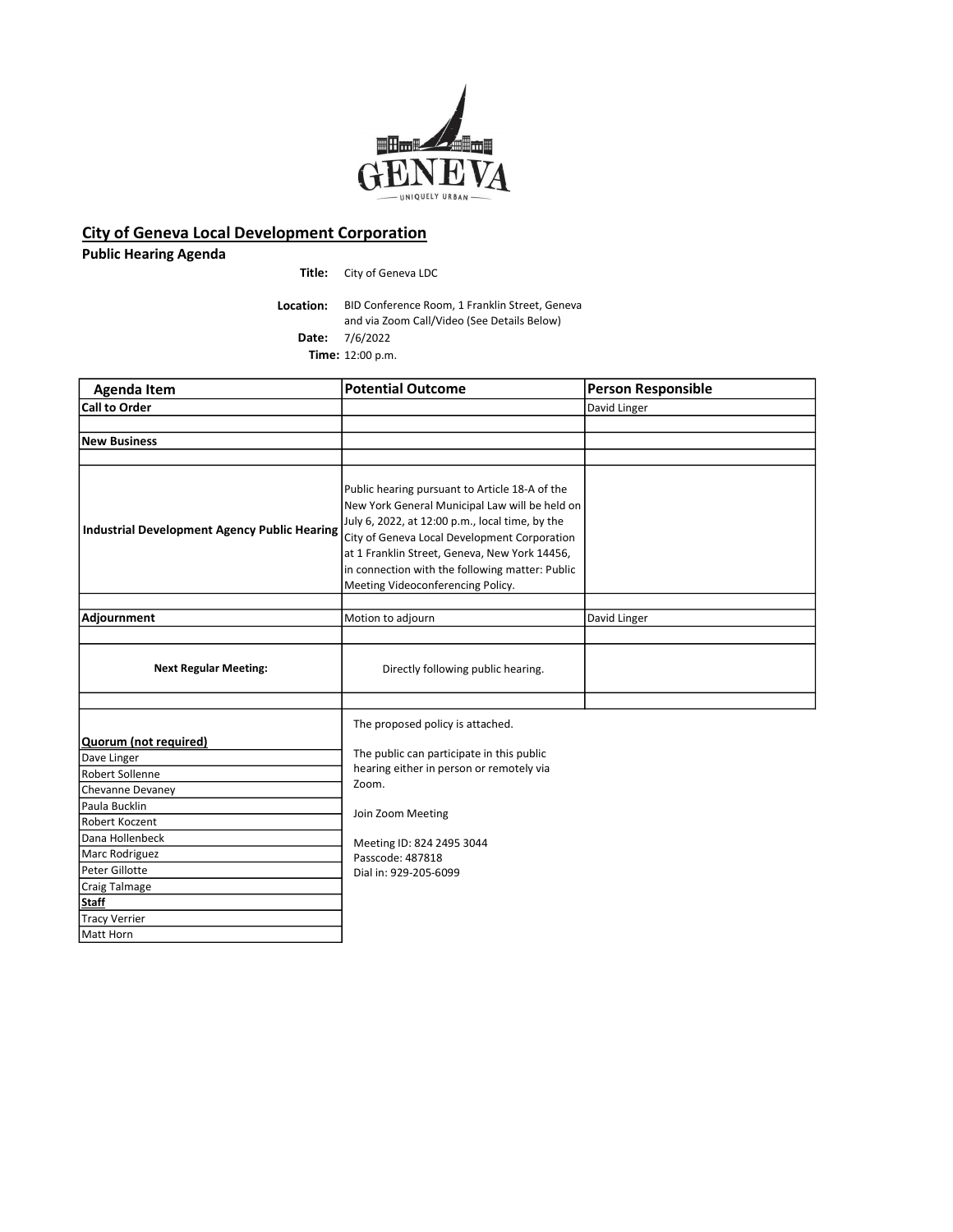## **CITY OF GENEVA LOCAL DEVELOPMENT CORPORATION Public Meeting Videoconference Policy**

The City of Geneva Local Development Corporation (the "Corporation") hereby establishes this policy to allow for attendance by members of the board and members of the public via videoconference at any open meeting of the board of directors or any committee or subcommittee meeting and is established in accordance with the laws of 2022 of the State of New York within the Public Officers Law ("Open Meetings Law"). <https://opengovernment.ny.gov/open-meetings-law>

This internal Corporation policy sets forth the options for attendance at public meetings of this public body either in person, via videoconference at a public location, or via videoconference at a non-public location due to "extraordinary circumstances" being experienced by a member who still wishes to attend.

This policy defines these "extraordinary circumstances" by which a member may participate in a meeting of the board or committee via videoconferencing in a non-public venue and establishes the procedures for notifying the Corporation staff in order to verify the extraordinary circumstance and sets forth a method for updating the public on opportunities to attend via videoconference.

- 1. Open Meeting Law states that a quorum of the board must be present in-person at a predetermined time and public location wherein the meeting will be conducted. Any member attending in-person at the predetermined and noticed public location may count toward quorum.
- 2. Any member attending via videoconference under "extraordinary circumstances" will not be counted toward a quorum, but may vote on motions and resolutions.
- 3. When participating under "extraordinary circumstances" by which a member of the public body may request participation via videoconferences, they must notify the Corporation Executive Director by phone or email as soon as the circumstance is presented. The Executive Director will present the information to the chair of the board for final determination.
- 4. Extraordinary circumstances allowed by this Corporation are:
	- a. Physical Disability whereby they are unable to meet in a physical location.
	- b. Illness whereby they are under direct orders from a doctor not to attend in-person meetings, or whereby their illness presents a risk of spreading to others attending the meeting.
	- c. Caregiver responsibilities whereby they are the only option for attending to the physical care of a minor or other dependent or family member.
	- d. Work-related restrictions whereby their place of business does not allow for participation at in-person meetings outside the parameters of their business location, or whereby their presence at the business location is critical during the date and time of the Corporation meeting.